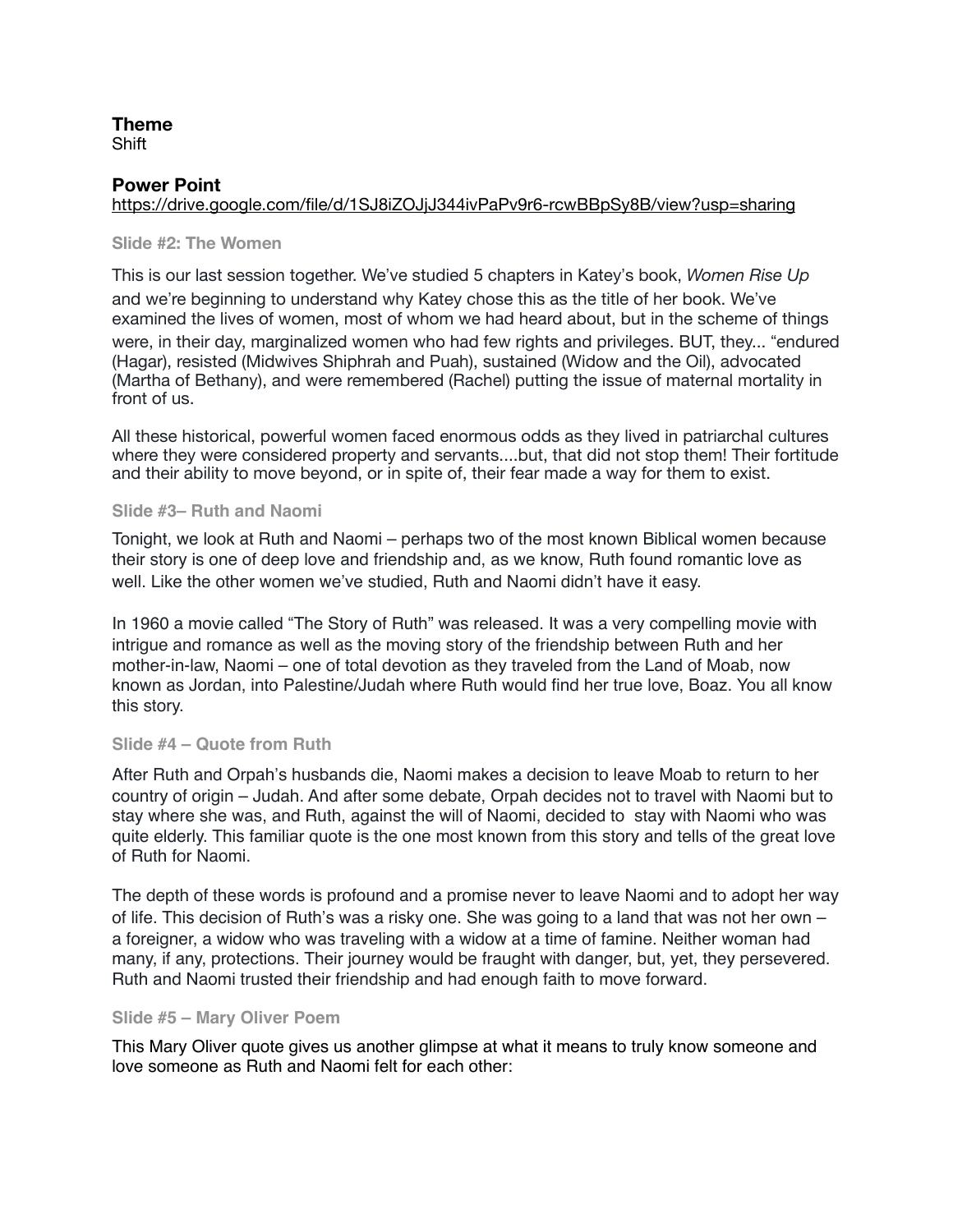"What is the greatest gift? Could it be the world itself—the oceans, the meadowlark, the patience of the trees in the wind? Could it be love, with its sweet clamor of passion? Something else—something else entirely holds me in thrall. That you have a life that I wonder about more than I wonder about my own ".

Ruth cared more about the life of Naomi than she did about her own.

### **Slide #6 – Shift**

Katey assigns the word "Shift" to Ruth in this chapter. This word seemed a bit strange to assign to Ruth. Why did Katey choose that word to describe Ruth in her book? What does it mean in light of this story?

Let's look at the definitions and how they relate:

• To move or cause to move from one place to another, especially over a small distance.

So, this definition certainly applies to the decision Ruth made when she traveled with Naomi to Judah. Ruth *shifted* her position – her place in the world – to go to another land. One could certainly say that this was a major shift. She could have decided like Orpah to stay where she was  $-$  in her homeland  $-$  but she didn't. She chose love and friendship over security.

• One of two or more recurring periods in which different groups of workers do the same jobs in relay.

We are all familiar with this definition of shift. Friends or family members might work the first shift at General Motors or Kroger or wherever. In the case of Ruth, her shift was as a worker in the fields, owned by Boaz, as a gleaner which can be brutal work. Her job was to pick up single grains of barley among the stubble and dust of the fields – hot, dirty, back-breaking work – something "lowly" Moabites would be assigned to do.

Katey focuses on immigration in this chapter talking about the plight of migrants who move from place to place to survive. In fact, Katey says "At its core, the Book of Ruth is an immigration story." Ruth is identified as a "foreigner," and "outsider," "one who truly doesn't belong." Ruth is not one of us!

### **Slide #7 – Immigration Statistics**

- North America ranks 3rd highest for migrants with more than 54 million living on the continent. More than 1 million immigrants arrive in the U.S. each year.
- In 2019, immigrants comprised 13.7 percent of the total U.S. population which equals 45,347,000 people.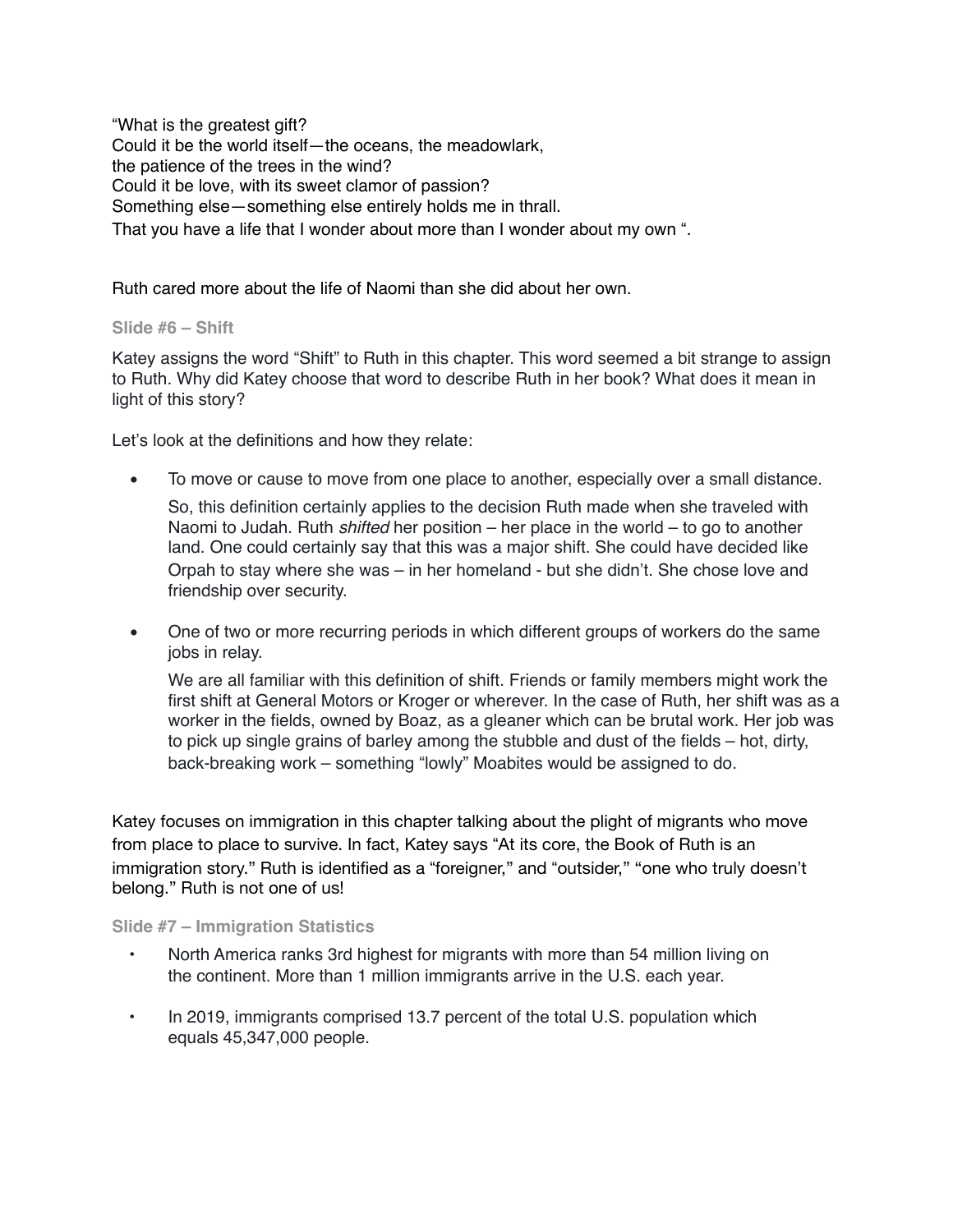- Estimates of the number of undocumented immigrants living in the U.S. range from 10.5 million to 12 million, or approximately 3.2%–3.6% of the population.
- According to the International Labor Organization, there were an estimated 164 million migrant workers globally in 2017.
- According to UN statistics, more than 244 million people are currently living in a different country from the one in which they were born.

**Slide # 8 – Migration Trend from 1850 – 2019**

**Slide #9 – Quote by Rupi Kaur** (28-year-old Indian Canadian born poet)

"You split the world into pieces and called them countries, declared ownership on what never belonged to you and left the rest with nothing."

This harmful movement toward separateness, tribalism existed in Old Testament times as well as now. When you think of it, there are a whole lot of "others" in our country and throughout the world.

(Pause Power Point)

# **Breakout Session/Small Group Discussion**

**Questions for discussion:** Ruth is a story about identity and otherness. Describe who the "others" are in your context. Have you ever had an experience of being the "other"? How did that feel?

## **Reporting Out**

Have the groups report on their small group discussion as time allows.

(Return to Power Point)

### **Slide #10** – Ruth and Boaz

Now we come to the part of the story where Ruth meets Boaz. We recall this part of the story when Boaz sees Ruth in the fields and asks his foreman "Whose young woman is that?" or in the version in the book: "To whom does this young woman belong? Boaz doesn't ask: "Who is that young woman? But rather "Whose young woman is that? These 5 words bring more clarity about the place of women in Boaz's time. They were "owned" by men. Again, considered property.

We've so romanticized this story as referenced by Katey when she writes about the girls in her high school Bible study who adopted the phrase "wait for your Boaz", a phrase that idealizes Boaz. The perfect man. Someone we all might hope to find. What's misleading, according to Katey is the assumption that Ruth, too, was waiting for Boaz. But, that's hardly the case. And, in this part of the story we find another shift in Ruth during this scene of her life  $-$  She's what we'd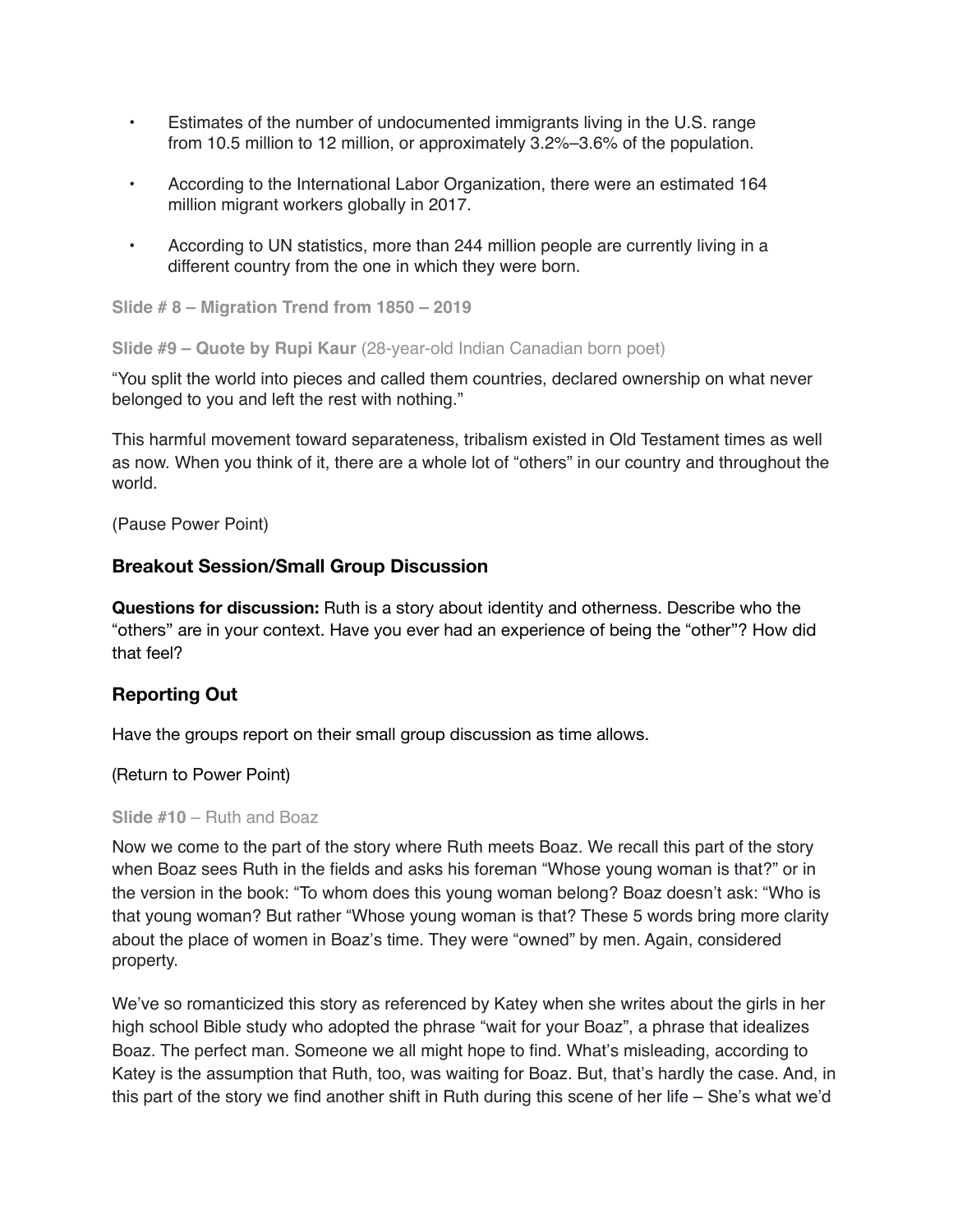call a fairly independent woman, but also savvy. She knows she is a widow. She knows she has no status. And, she's anything but patient. She is a survivor. She's the care-taker of Naomi, and she certainly doesn't sit around pining for someone to save her...although, that is what happens. Boaz has the power. Boaz has the authority, the land, the ability to help her or reject her. Her

shift comes by acknowledging that Boaz can help her and Naomi. She understands the power differential – and allows him to help her.

As we know, he does just that. He offers and gives her and Naomi "living water" in a dry desert. In cruder terms, Boaz becomes Ruth's ticket out of hell, out of an uncertain future and into life. But Ruth chooses that. Katey writes that Ruth was a "risk taker, boundary-crossing survivor who explores unknown places without trepidation. "She does not 'wait for her Boaz', but seeks what she needs and takes it without apology.

Ruth and Naomi lived in an unequal time. And, it's good for us to examine that history, but we can't ignore what's happening in our time as reminded us by Katey when she named the issue of immigration – an issue that cannot be viewed in isolation of other issues. Quickly, let's run through some other current realities facing women – and these will not be new to us. United Methodist Women study these issues...but, as a reminder...

## **Slide #11 – Gender Inequities**

These are some of the major inequities faced by women globally:

- **• Income inequities**  women continue to earn less than men for the same levels of work, but this is decreasing. (Source: Our World in Data)
- **• Land ownership**  Most land worldwide is owned by men
- **• Education Disparities**  Less than 40% of countries offer girls and boys equal access to education and only 39% of countries have equal proportions of the sexes enrolled in secondary education. (Source: UNESCO)
- **• Reproductive Health**  214 million women worldwide want, but lack access to, contraception; more than 800 women die daily from preventable causes related to pregnancy and childbirth. (Source: Global Fund for Women)
- **• Violence**  1 in 3 women worldwide experience some level of violence.

## **Slide #12 – Shadow Pandemic – UN Foundation**

This report examines the impact of COVID-19 on gender inequity and found:

- a spike in domestic violence as girls and women are sheltering-in-place with their abusers;
- the loss of employment for women who hold the majority of insecure, informal and lowerpaying jobs;
- the increased risk shouldered by the world's nurses, who are predominately women;
- the rapid increase in unpaid care work that girls and women mostly provide already.
- while early reports suggest that men are more likely to succumb to COVID-19, the social and economic toll will be paid, disproportionately, by the world's girls and women.

## **Slide #12**

Kudos to the UN Foundation for publishing these findings which are a clarion call for action.